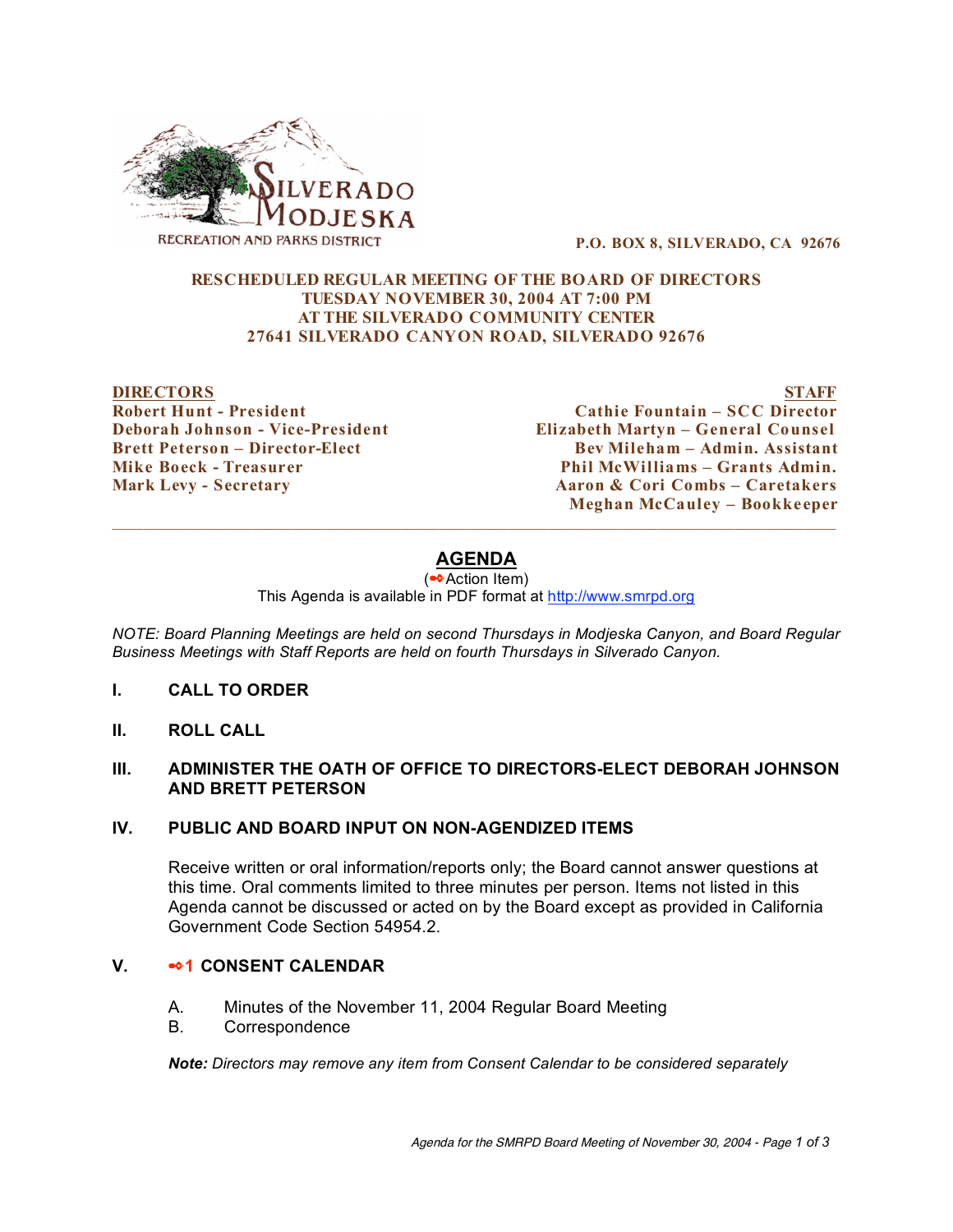## **V. TREASURER'S REPORT**

A. Payment of District Bills -- Approval of Payment Requests totaling **\$2,652.27**:

## ✒**2 Transmittal 11-04C for \$100.00 total for Directors' compensation for the Regular Board Meeting of October 14, 2004 to:**

Director Boeck \$50.00 Director Johnson \$50.00

## ✒**3 Transmittal 11-04D for \$1,158.54 total to:**

| Phil McWilliams | \$240.00 Invoice 10/1-10/31/04 (GRANTS ADMINISTRATOR) |
|-----------------|-------------------------------------------------------|
| The Home Depot  | \$76.20 Invoice of 11/5/04                            |
| SCE             | \$538.66 Invoice of 11/9/04                           |
| Cori Combs      | \$303.68 Reimbursements (CARETAKERS)                  |

## ✒**4 Transmittal 11-04E for \$1,393.73 total to:**

Elizabeth Martyn \$1,350.00 Invoice 9/1 thru 11/15/04 (GENERAL COUNSEL) SBC \$43.73 714-649-2850/714-649-2428

#### **VI. SILVERADO CHILDREN'S CENTER REPORT**

#### **VII. GRANTS ADMINISTRATOR'S REPORT**

- A. SCC/OCC&FC Grant status
- B. Prop. 40 Renovation Projects status
- C. Other grants

## **VIII. CARETAKER'S REPORT**

- A. Community Centers
- B. Parks
- C. Safety Incidents. Discuss new since last meeting, and resolutions of old.

## **X. OTHER DISTRICT BUSINESS**

- A. ✒**5** Discuss rate adjustment for Yoga classes to keep program alive in time of low enrollment.
- B. **<sup>↓●</sup>6** Review and consider adoption of new Facilities Use Agreement
- C. ✒**7** Discuss a written request from a District resident for Board consideration of whether to permit alcohol use at private functions in the Community Centers.
- D. ✒**8** Consider District participation in the next annual Creek Week event for the Santiago Creek watershed.
- E. ✒**9** Consider upgrading the proposed event announcement sign(s) to include a permanent pole-mounted and sealed sign for installation at the Silverado facilities location, or such other location as the Board may desire.